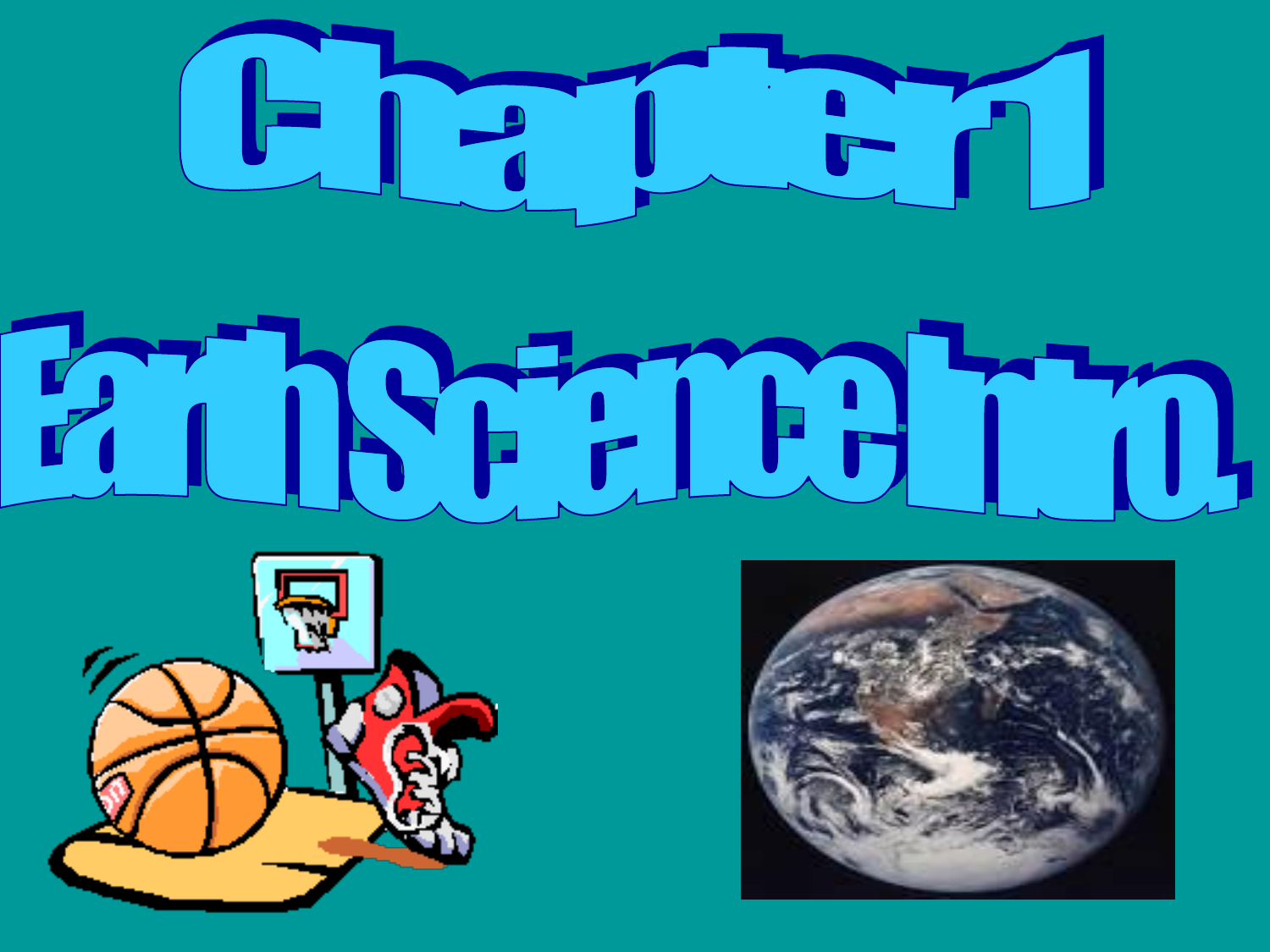## SCIENCE

•The investigation and interpretation of the events in the natural, physical environment, and within our own bodies.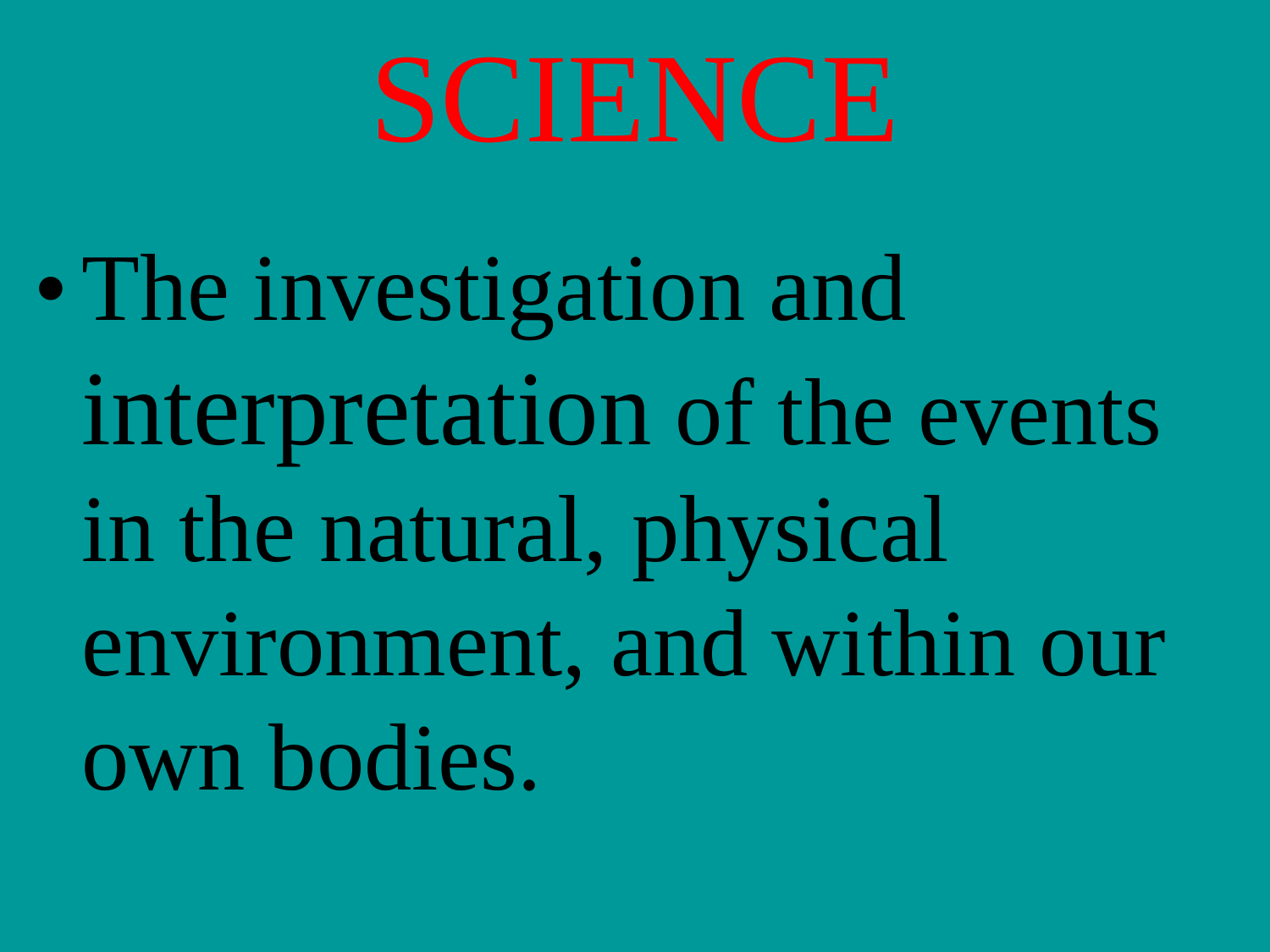## Seientije Method

- •A creative & systematic process for proving or disproving a given question.
- •An organized plan, (steps).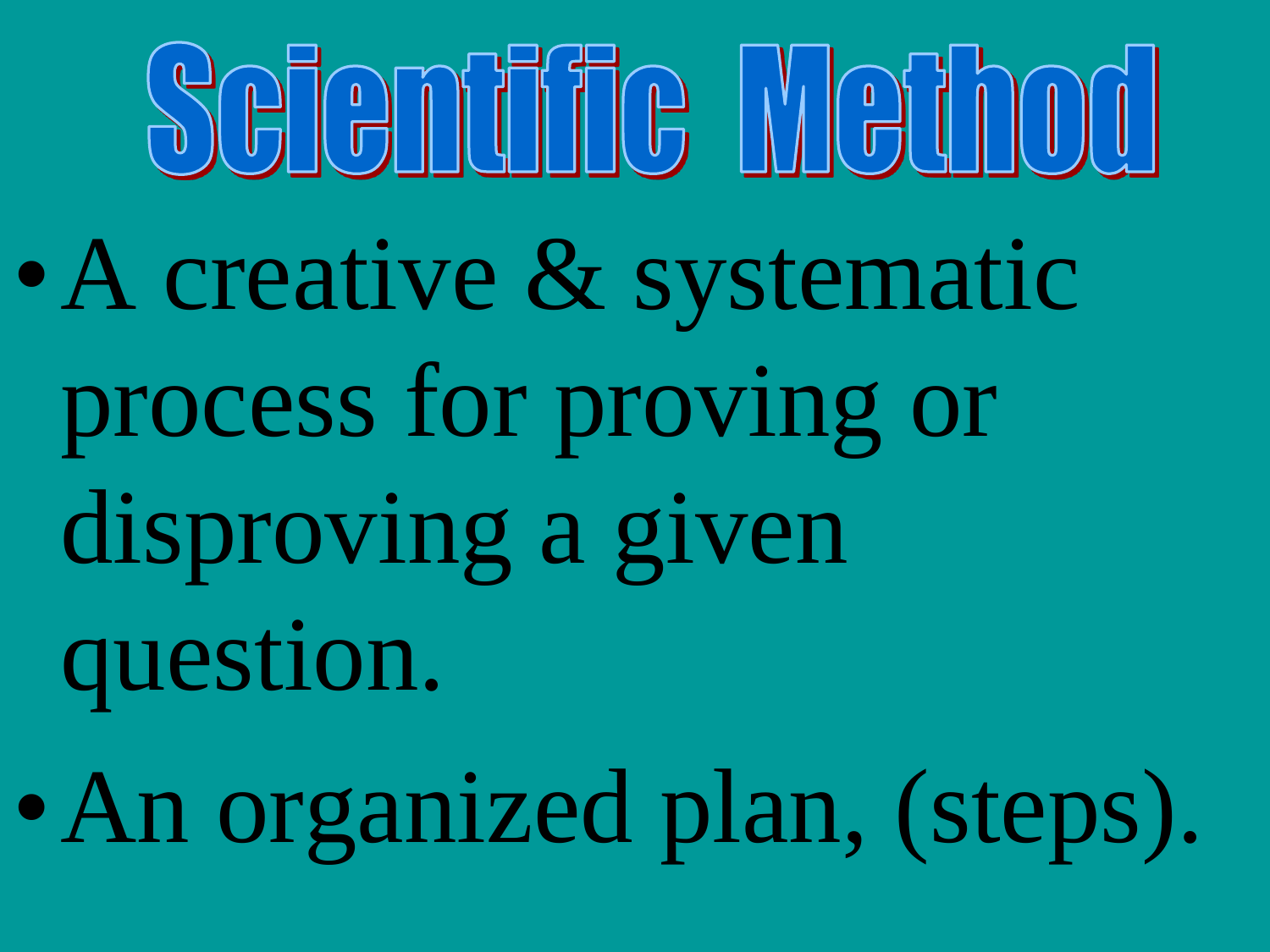STEPS OF THE SCIENTIFIC METHOD 1.Observe & Pose questions

- 2.Hypothesis
- 3.Testing the Hypothesis
- 4.Collecting Data
- 5.Conclusion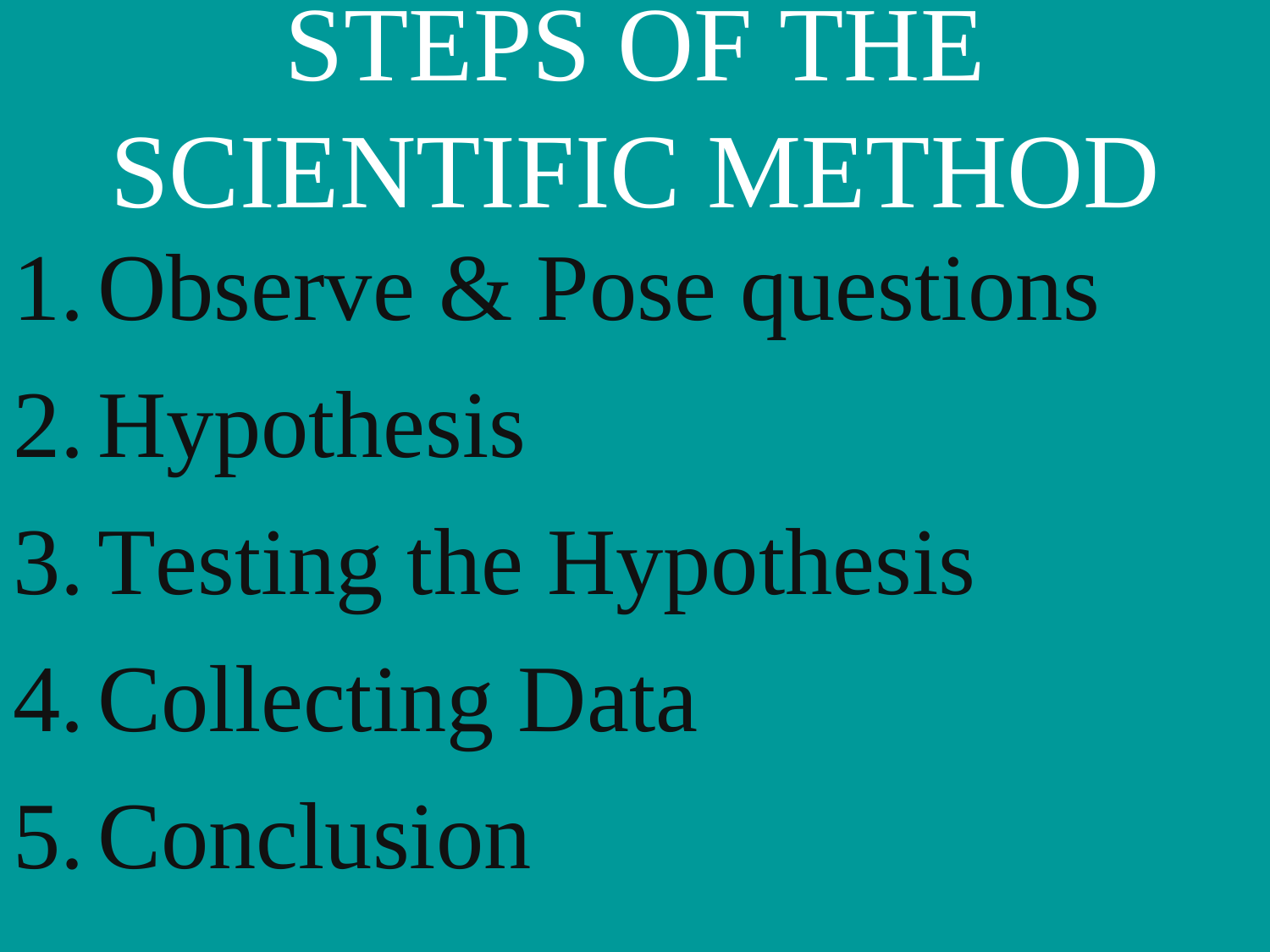## 1. Posing Questions

•Questions come from observations & inferences you make.

•What is lightning?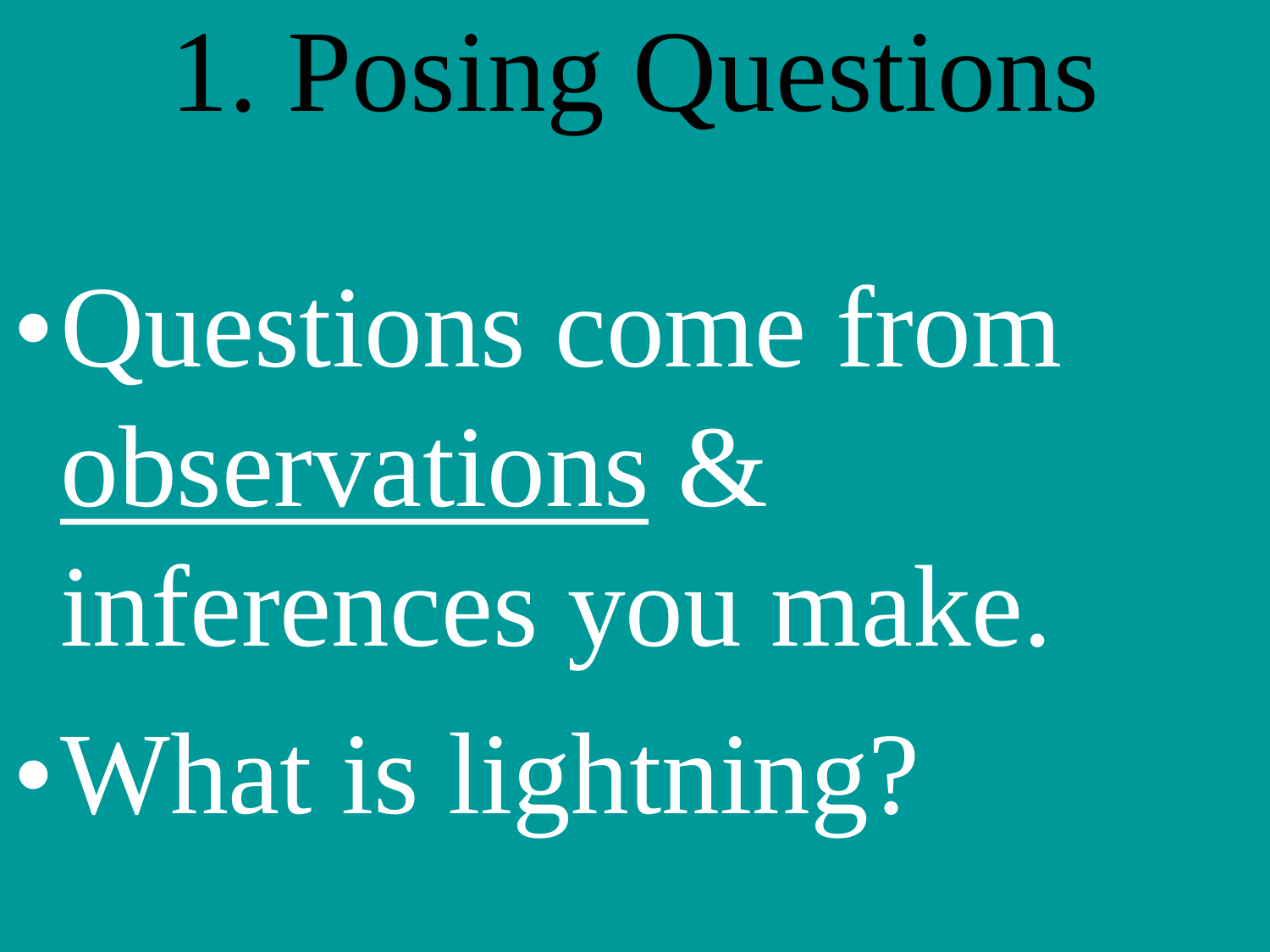### 2. HYPOTHESIS

•A prediction or an "educated guess"

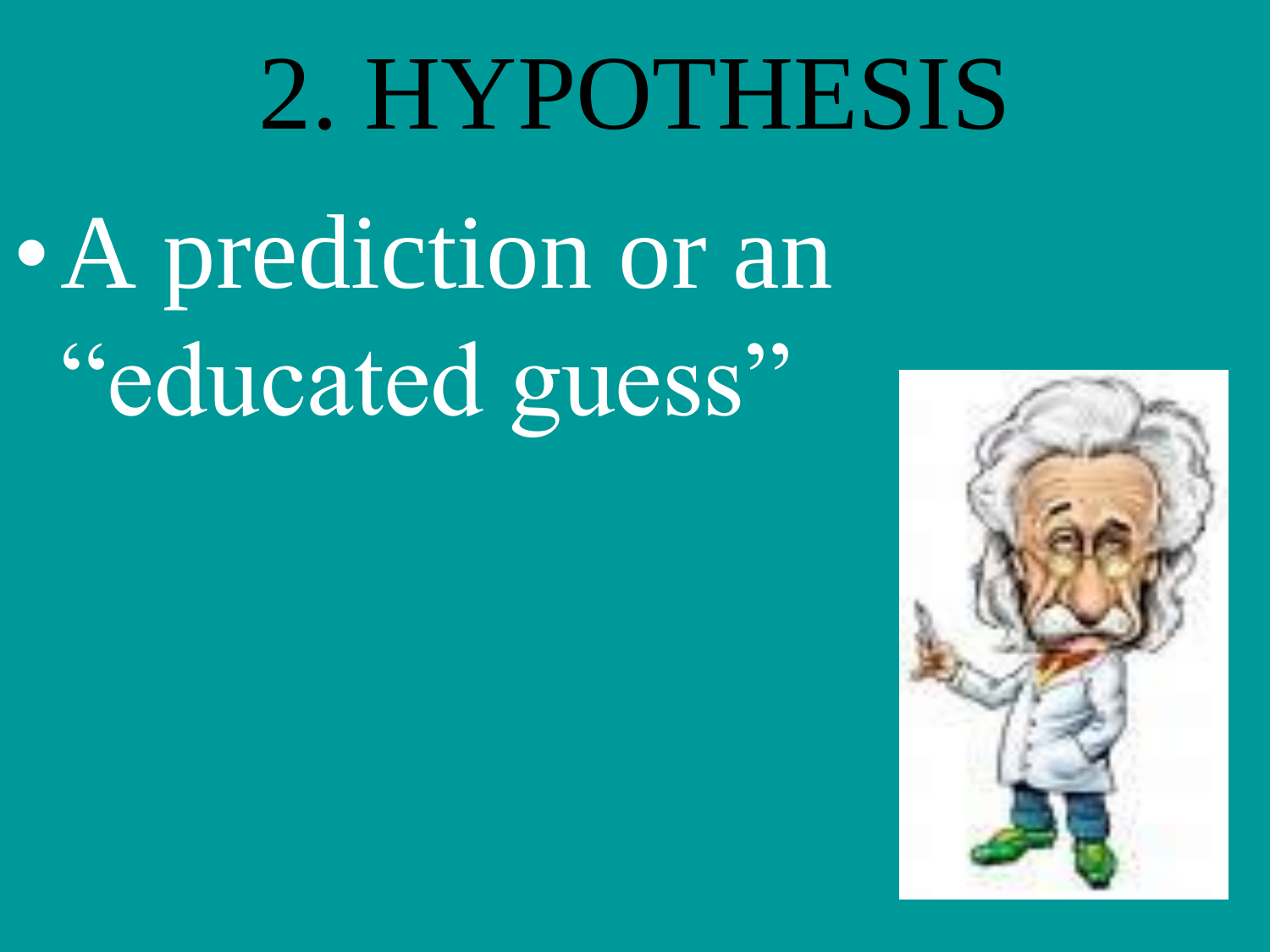3. TESTING • Gather Materials & develop Procedures (step by step instructions) to test your hypothesis. • Controlled Experiment- a test of a hypothesis under conditions established by the scientist.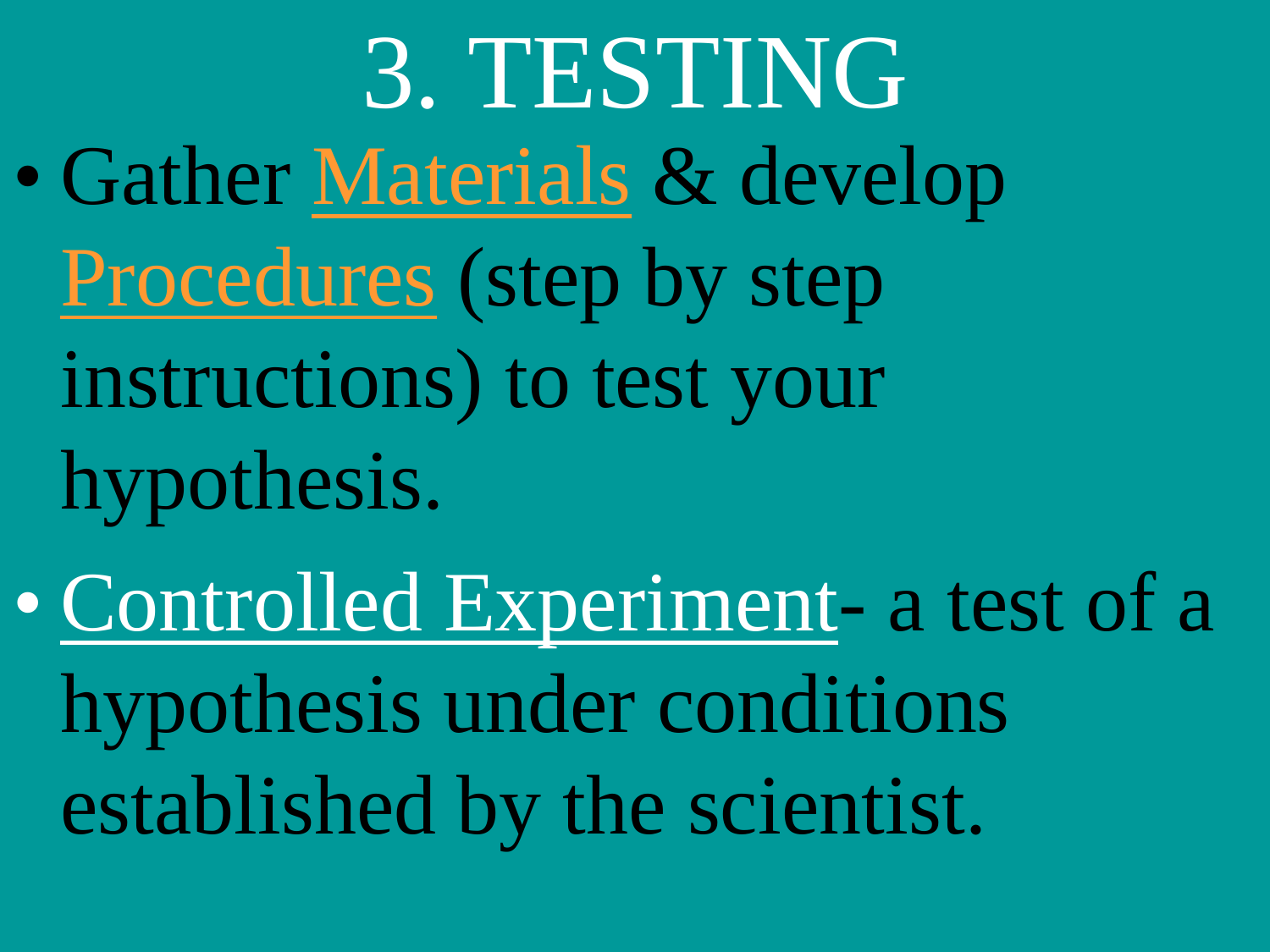#### 4. DATA

- •Collecting the facts or the results of the experiment.
- Organize to be meaningful.
- Use data tables, graphs, charts.



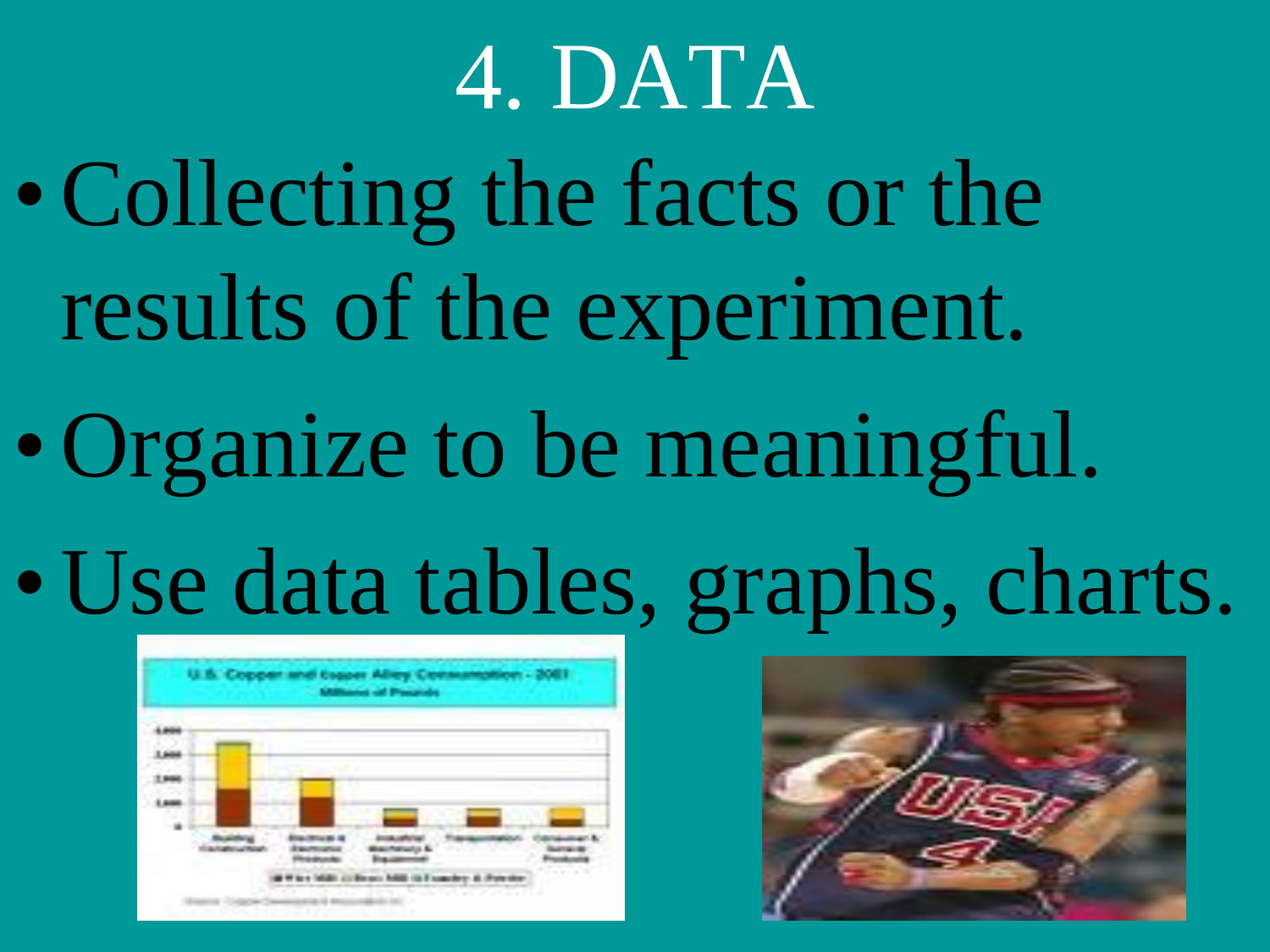5. CONCLUSION •Goes back to the prediction, did you prove/disprove your hypothesis?

• You interpret & analyze data to arrive at your conclusion.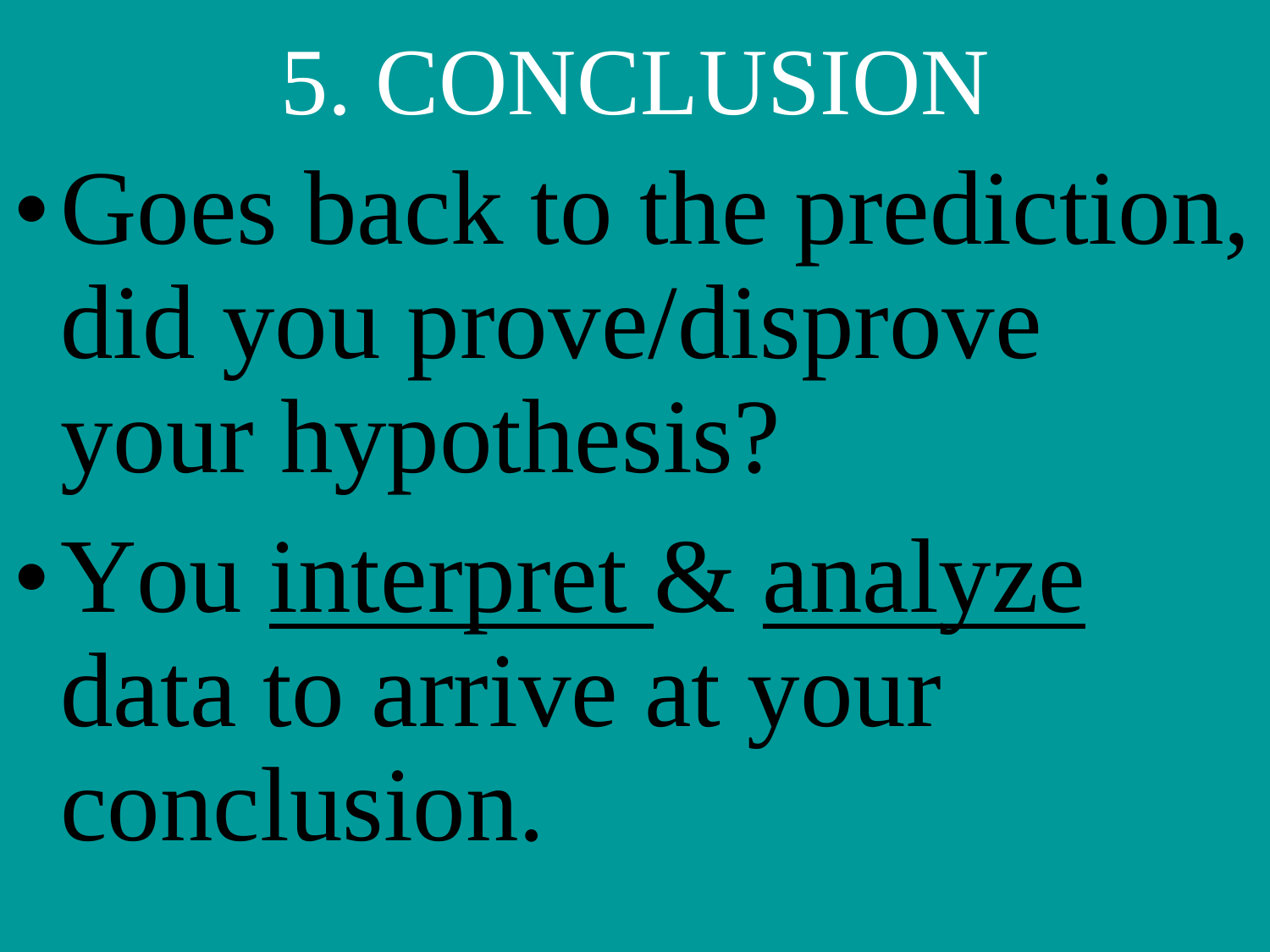SCIENCE-PROCESS SKILLS 1.Observing- using senses, prior knowledge 2.Communicating- being able to speak/listen, working together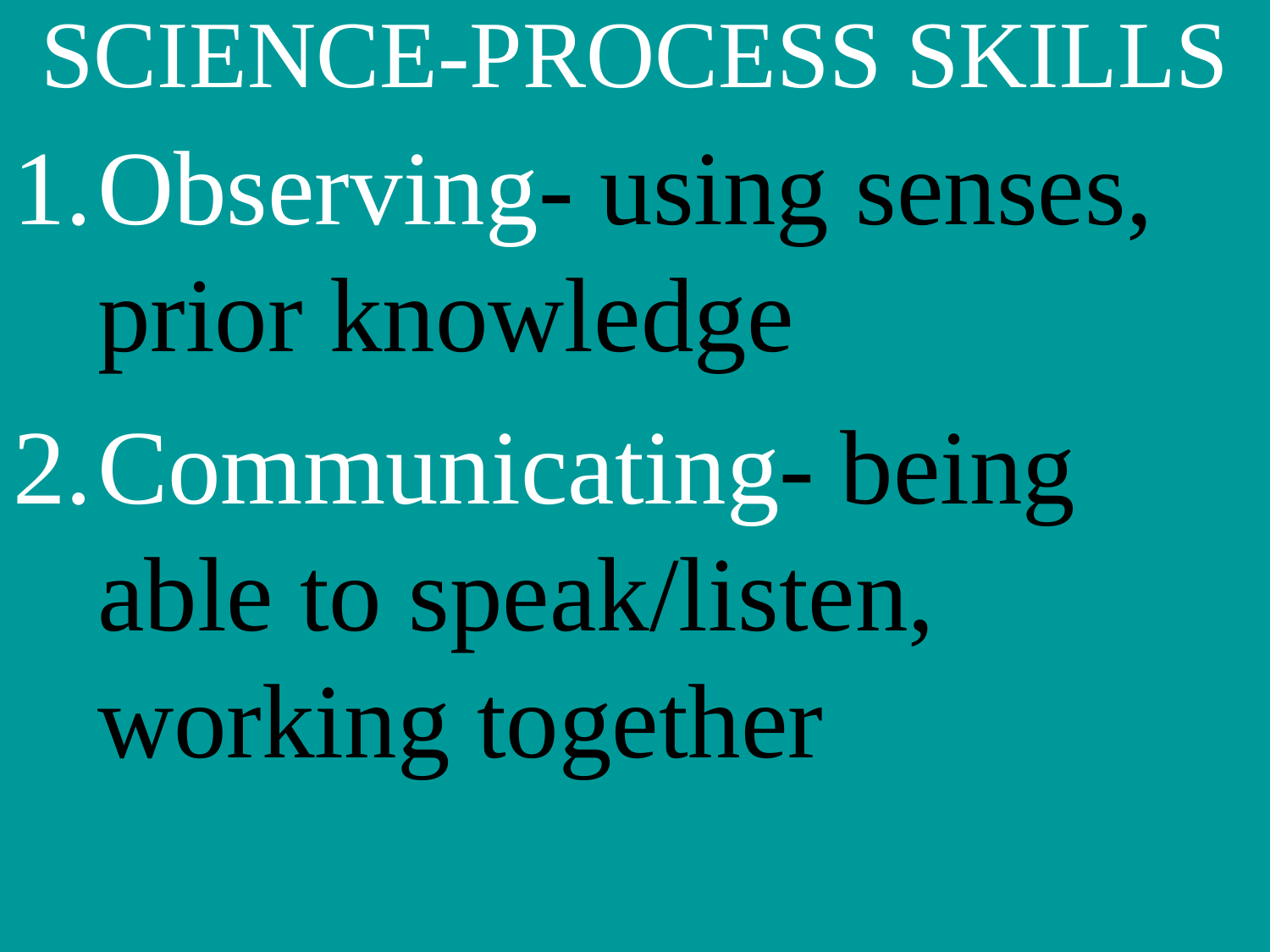3. Comparing- noticing a relationship in things

Likes/differences

4. Ordering- seeing patterns, large-smal[l](http://images.google.com/imgres?imgurl=http://images.foodnetwork.com/webfood/images/cooking/fruitandveggieguide/apples.jpg&imgrefurl=http://www.foodnetwork.com/food/cooking/text/0,1971,FOOD_9819_36711,00.html&h=270&w=393&sz=23&hl=en&start=4&tbnid=C3ta2rn9bJGHzM:&tbnh=85&tbnw=124&prev=/images%3Fq%3Dapples%26svnum%3D10%26hl%3Den%26lr%3D)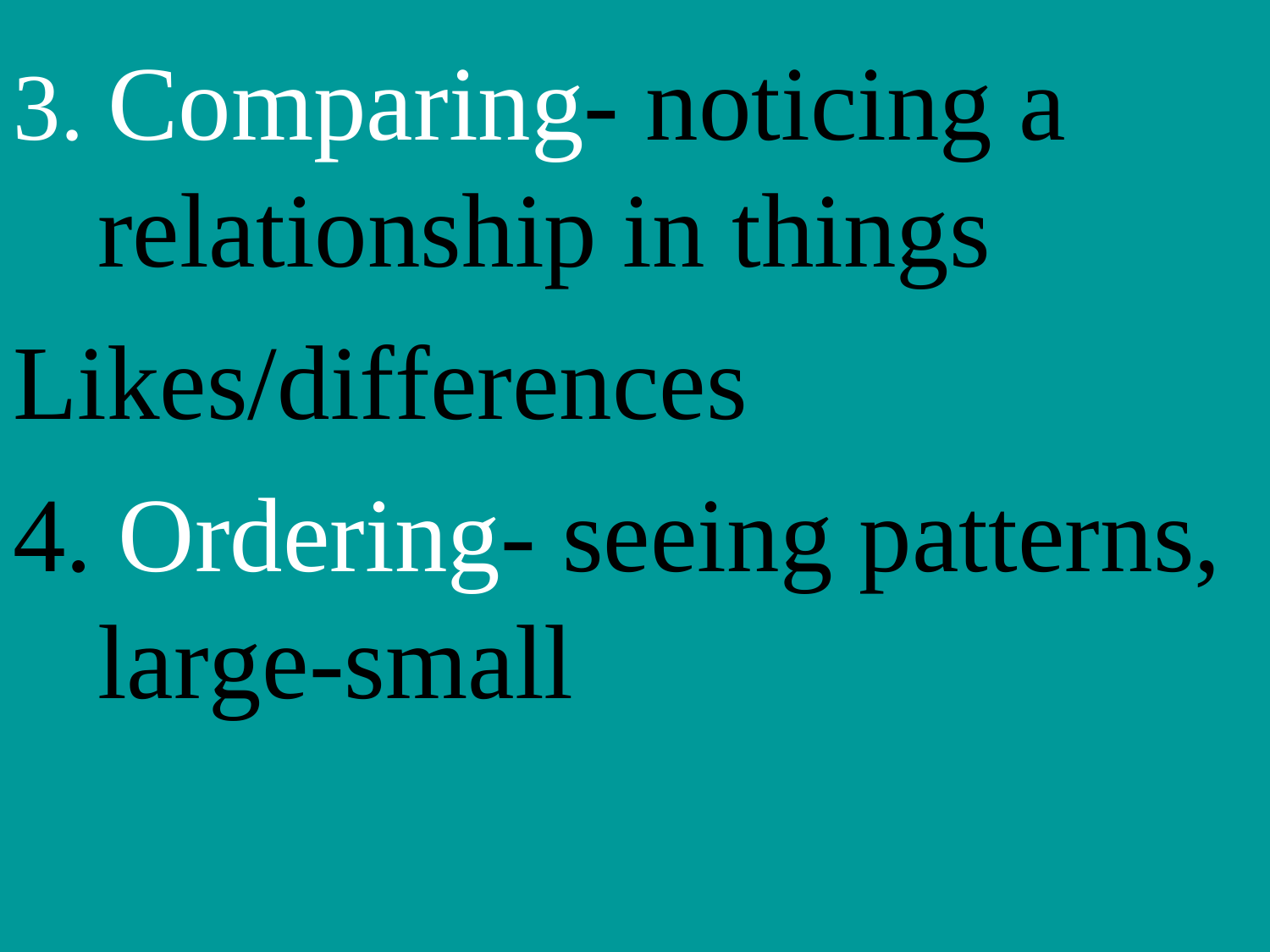5. Categorizinggrouping/classifying objects by a property.

6. Relating- higher level thinking, noticing how objects interact with one another & changes are caused by these interactions.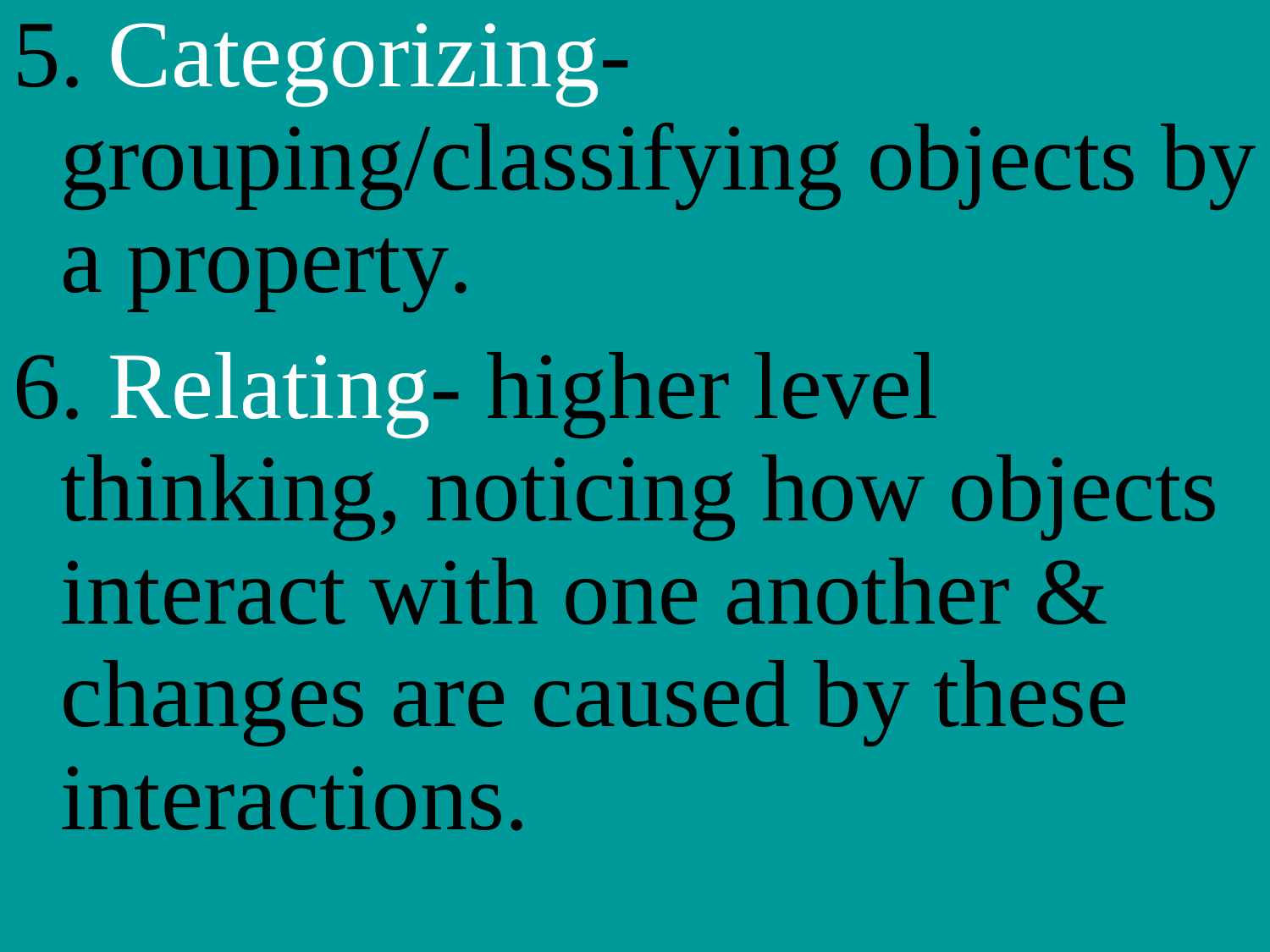7. Inferring- logical conclusion based on data. You explain or interpret things you observe.



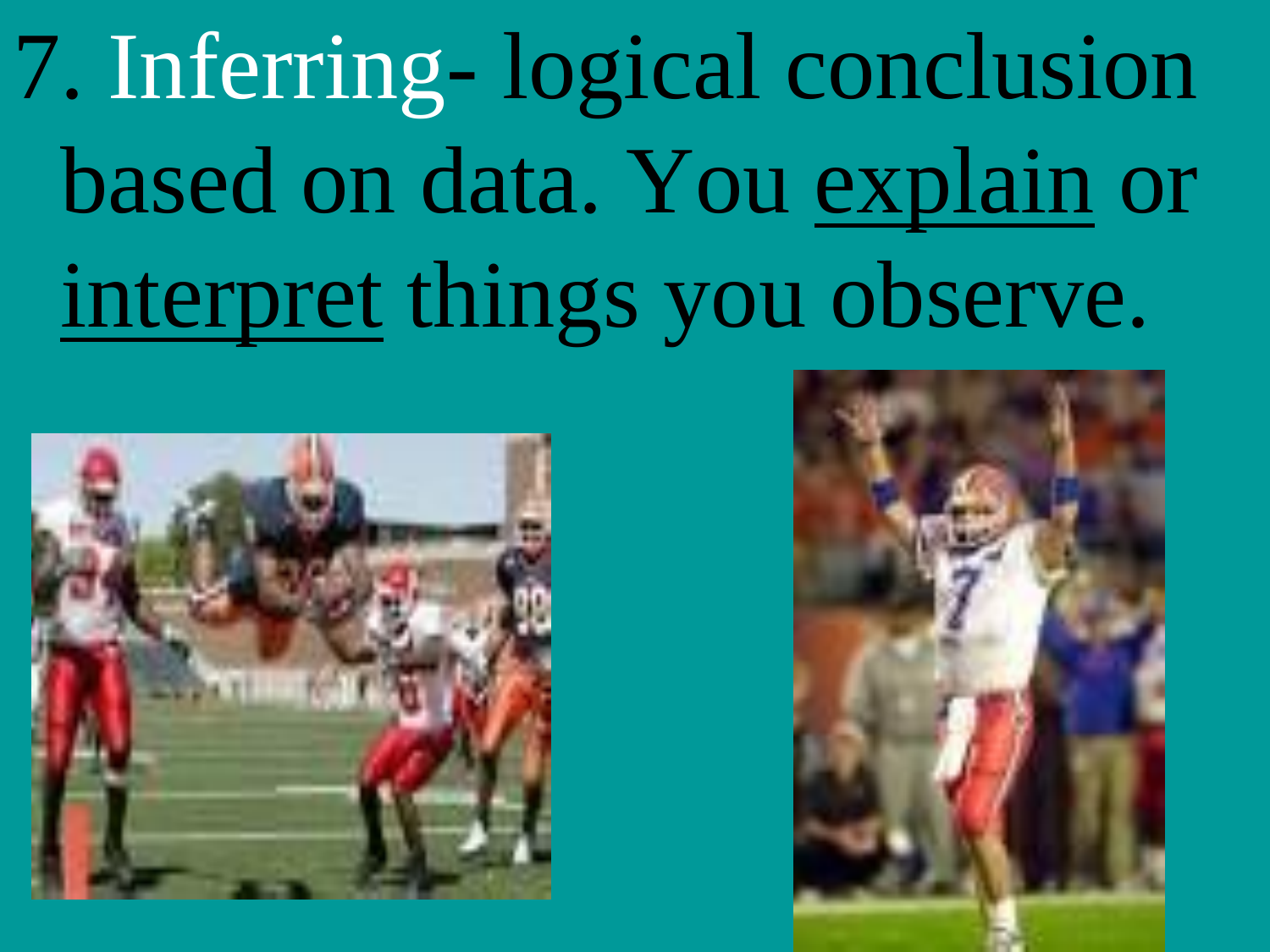## •8. Application- using knowledge in practical

ways.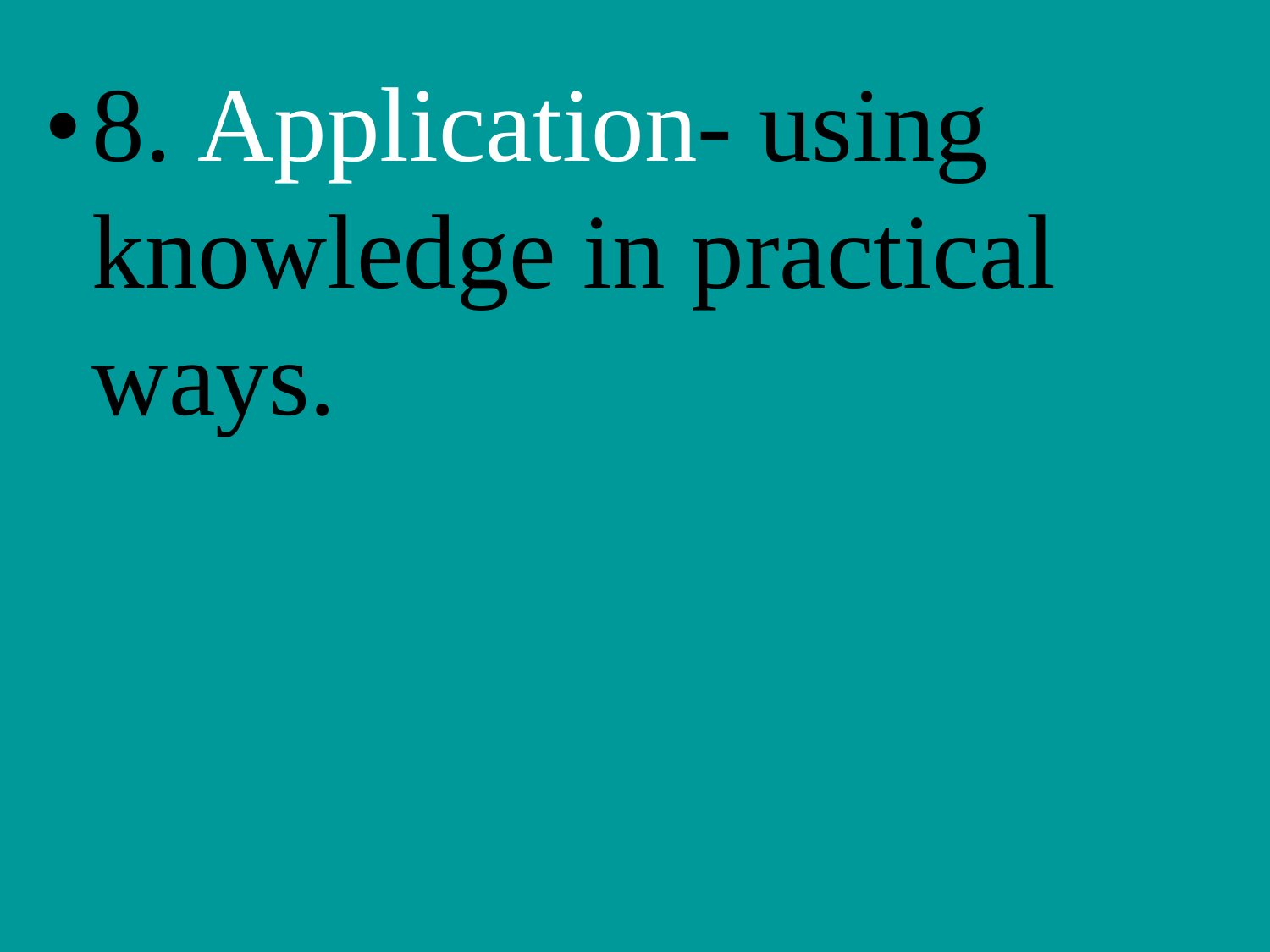

### •A variable is a factor that can change in an experiment.

•Ex: Straw Plane- can change the lengths of your loops.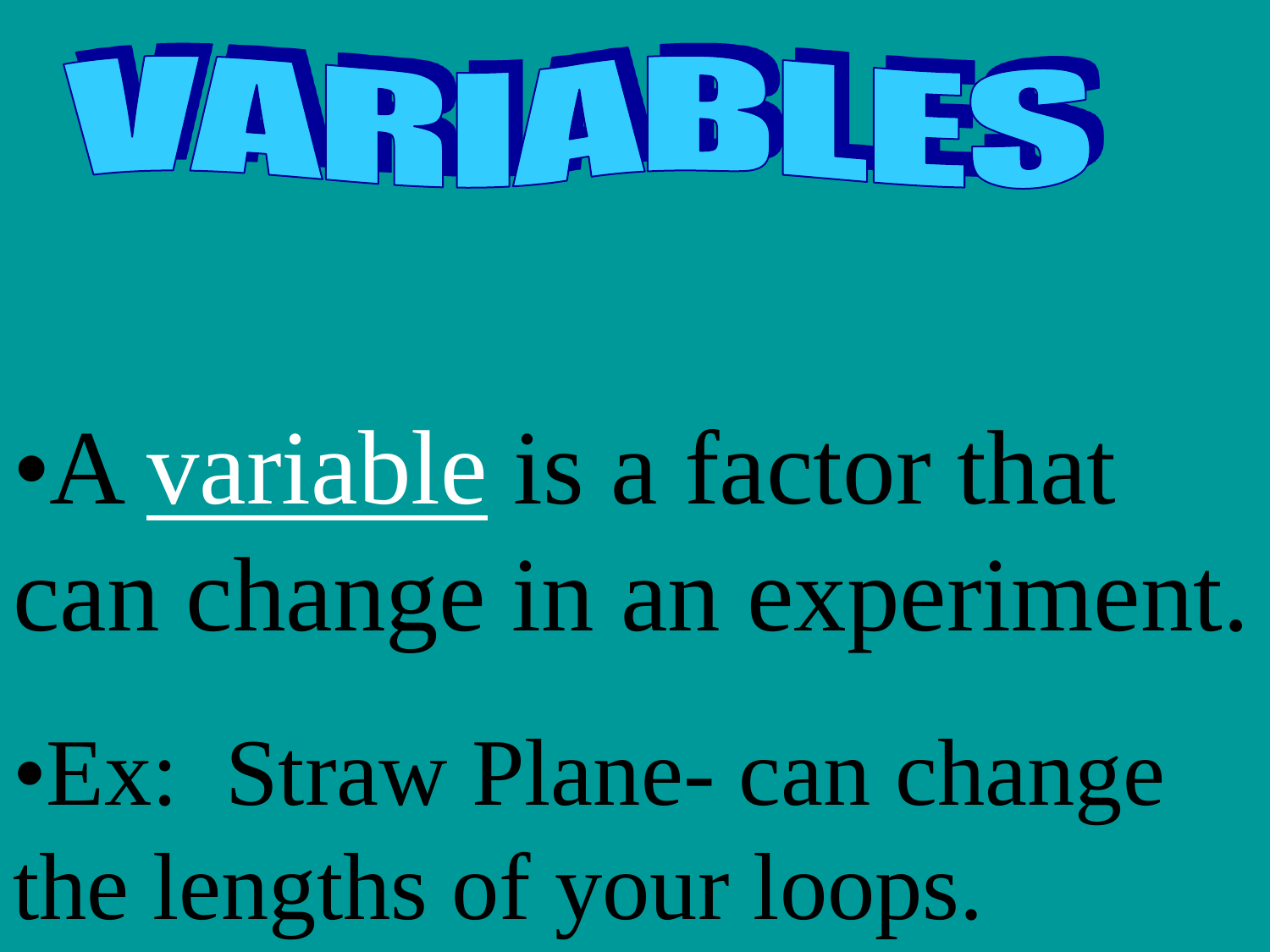# EARTH SCIENCE

•The study of earth and its place in the universe.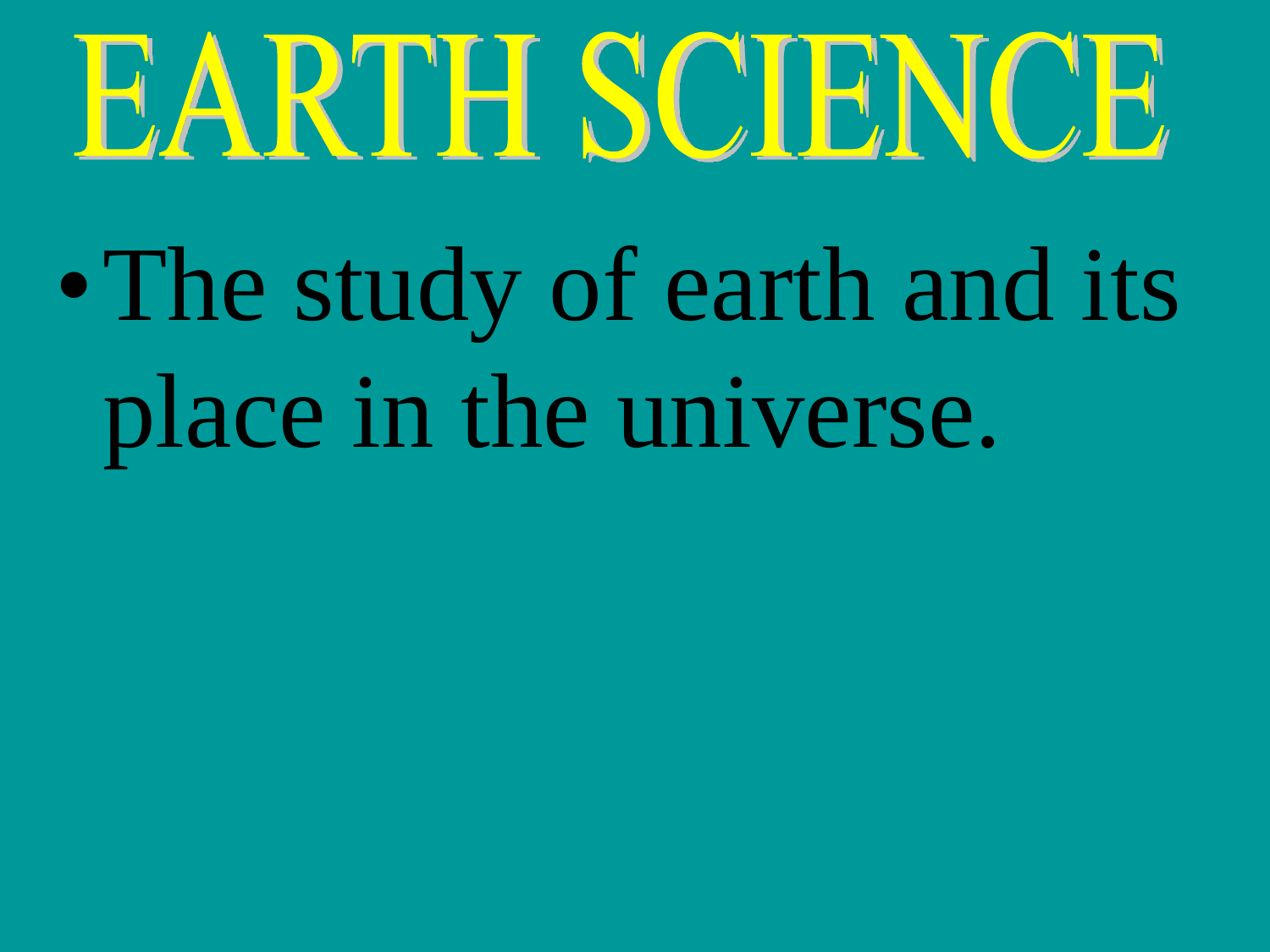

• A well tested scientific explanation of a wide range of observations.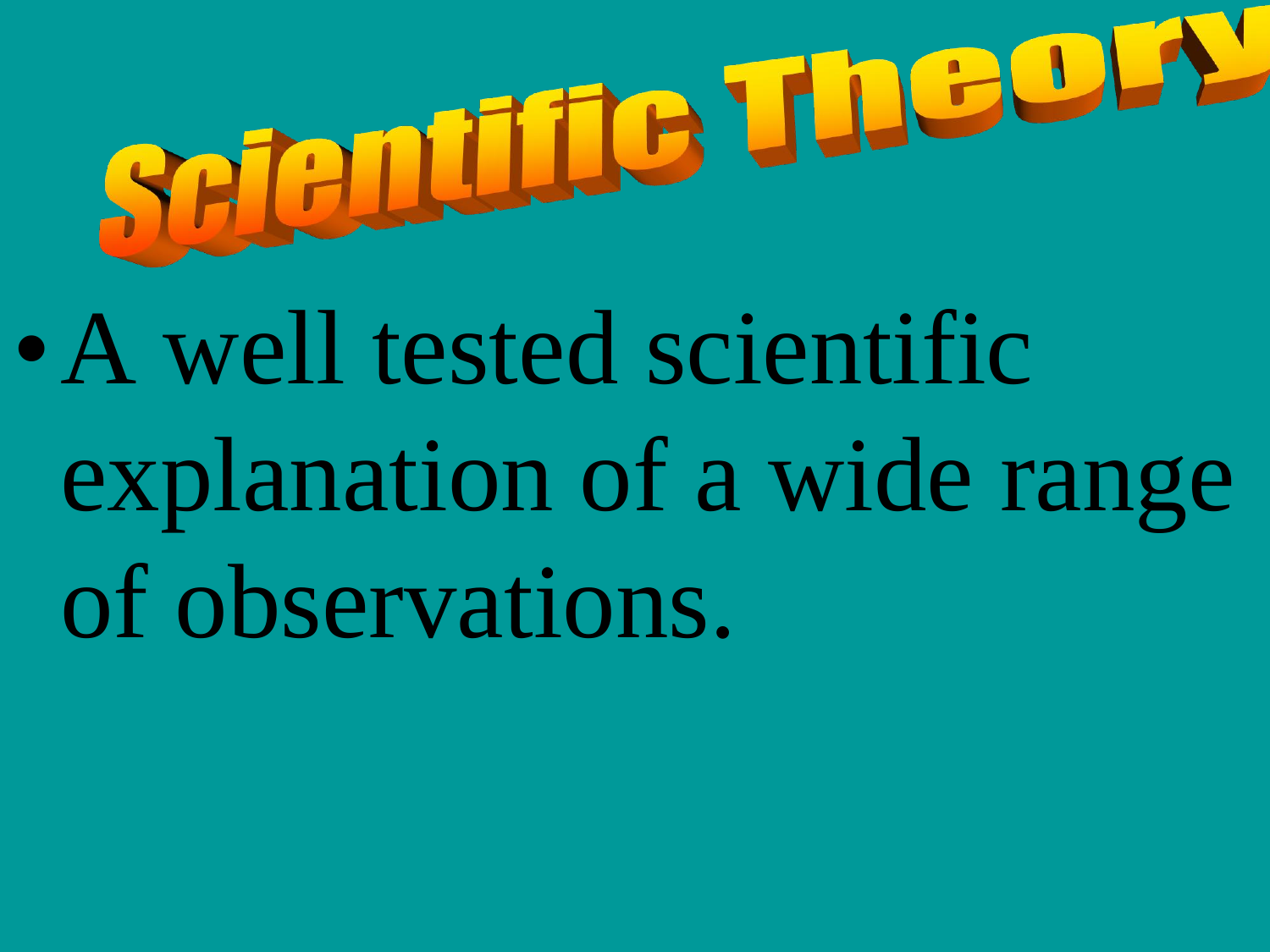Scientific Law •Describes an observed pattern in nature, but does not explain it.

•Scientists expect the same thing to happen under the same conditions.